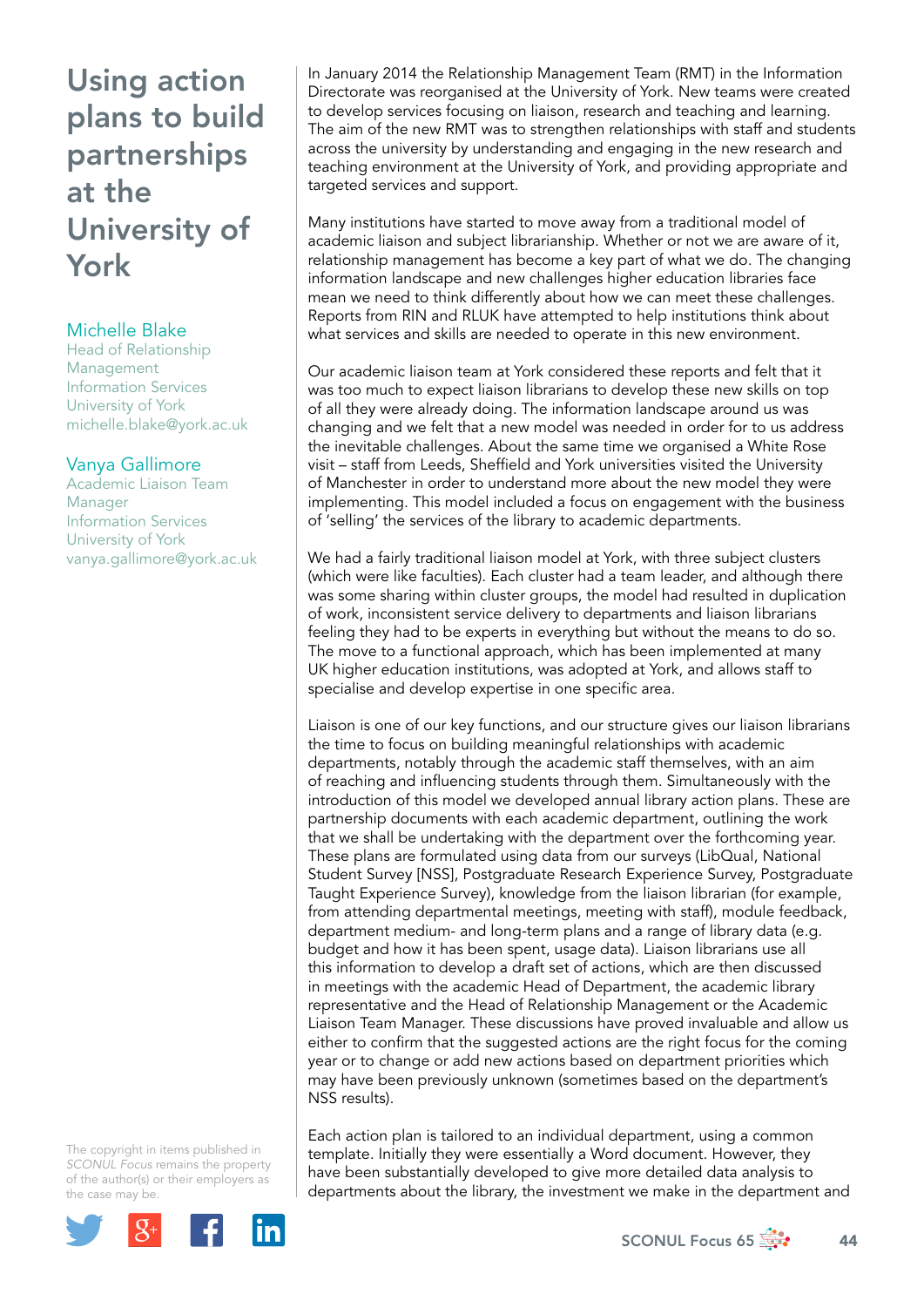## Using action plans to build partnerships at the University of York

their use of the library (by staff and students). Details include the amount of money spent on resources for the department, use of library resources (both print and electronic), number of reading lists submitted to the library, use of electronic texts, statistics on teaching sessions and use of our online subject guides.

In addition, we ensure that we provide a report on the progress of the previous year's actions, which allows us to highlight the work we've done and to raise any issues that have arisen.

In 2016 we shall be developing further, in order to contextualise the departmental data over time as well as against comparable departments; this may (or may not) be at the faculty level. We use a PowerPoint template that provides an easy-to-use tool that looks attractive (something that was commented on by many departments). Departments can (and do) use these documents at their medium- and long-term planning reviews to demonstrate engagement with the library.

We have been fortunate in getting all departments on board. In the first year of action plan meetings, all but one department met with us. The following year we met with all departments. The value of the meeting is recognised by departments, as we develop shared priorities for partnership working. We have honest and open conversations about the issues in each department, and most departments are realistic about the limit of what we can achieve. This approach has resulted in even closer working relationships and a more detailed understanding of how departments work (and the sometimes subtle differences between them). Our engagement is becoming more meaningful; we are viewed as a trusted partner and are therefore able to tailor our communications to individual departments. For example, our subscriptions review process (never a popular exercise when we are not able to increase the amount we spend on journals) had the highest level of engagement for years in 2015, and enabled us to cancel 52 titles (up from ten the year before), thus allowing us to subscribe to 57 new titles (up from twenty the year before). This means that our current titles are now more aligned with the university's current teaching and research priorities.

After all action plan meetings have happened, we identify the key themes, identify which departments we need to work with in these areas and where there is commonality to work across a group of departments. The key themes over the last two years have been teaching and learning (integrating digital literacy skills and providing support), collections management (creating a collection profile to gain better understanding of usage of the collection or undertaking a gap analysis – e.g. where we need to support a new teaching / research area), research support (open access publishing, increasing awareness in the department), and the physical environment (how space is being used).

The Head of Relationship Management and the Academic Liaison Team Manager collate this information to establish the volume of work and priorities. We are realistic about how many initiatives we can take on with any one department and ensure that no one liaison librarian (they are each responsible for 3-4 departments) is involved in too many initiatives. Priorities are then discussed with other senior managers as part of our wider planning discussions to establish what work will be done and likely timescales

Finally, in order to ensure both that liaison librarians can keep track of their actions and that everyone else across the wider library service knows what is happening, we have developed a centralised spreadsheet of actions to which updates can be added. In addition, we have developed our own customer relationship management (CRM) database where all our interactions with departments are captured, so we have a holistic picture of what is happening across all departments. Further information on our CRM will be reported at the

The copyright in items published in *SCONUL Focus* remains the property of the author(s) or their employers as the case may be.